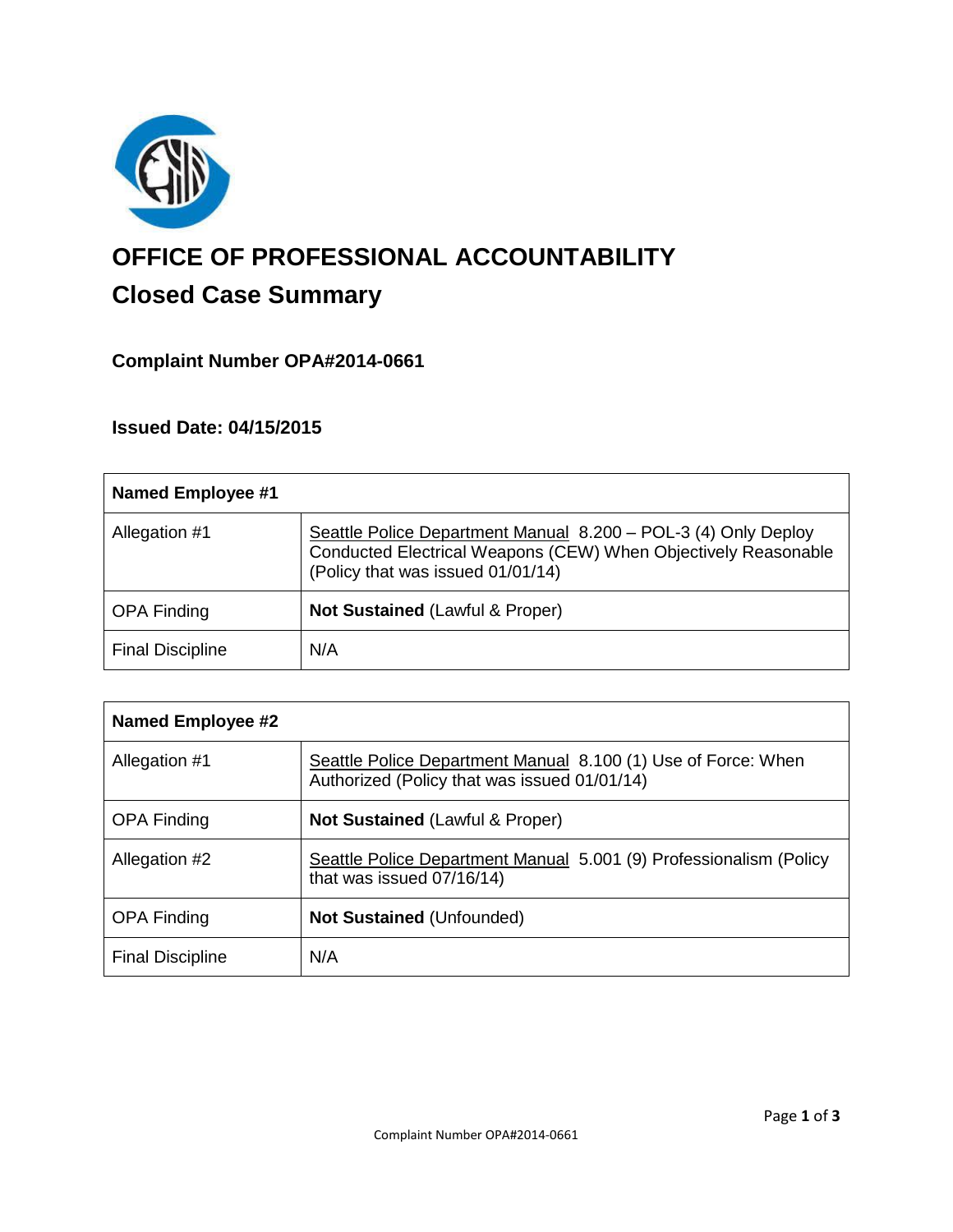## **INCIDENT SYNOPSIS**

The named employees responded to a call at an emergency room where the subject had attempted to assault hospital staff. The subject threatened to hurt the named employees when they arrived. Named employee #1 believed that the subject was going to assault him and he deployed his Taser (a conducted electrical weapon), but it was ineffective. At the same time, the subject then hugged the complainant, his mother, and they fell to the floor. A second Taser application was applied to the subject. The subject was then restrained to a gurney.

### **COMPLAINT**

The complainant alleged that the named employees used excessive and lethal force. The complainant further alleged that the named employees goaded her son into a fight and that they Tased her son and she received part of the shock. She stated that both she and her son were injured as a result.

## **INVESTIGATION**

The OPA investigation included the following actions:

- 1. Review of the complaint letter
- 2. Interview of the complainant
- 3. Interview of witnesses
- 4. Search for and review of all relevant records and other evidence
- 5. Review of Use of Force Packets
- 6. Interviews of SPD employees

## **ANALYSIS AND CONCLUSION**

After reviewing the evidence it showed that the subject was experiencing a crisis when the complainant brought him to the emergency room. The named employees were called to the emergency room to assist the emergency room staff. The subject continued to be in crisis when they Tased him to prevent harm to him or others. There is no evidence that the named employees used lethal force against the subject as alleged by the complainant. The amount of force used was reasonable, necessary and proportionate to control the subject so he could be restrained to a gurney by the emergency room staff. The named employees attempted a peaceful resolution with the subject and had attempted to avoid the use of force. There is no evidence that a SPD employee attempted to goad the subject into an altercation through the use of language or other actions that would have escalated the contact into one of violence.